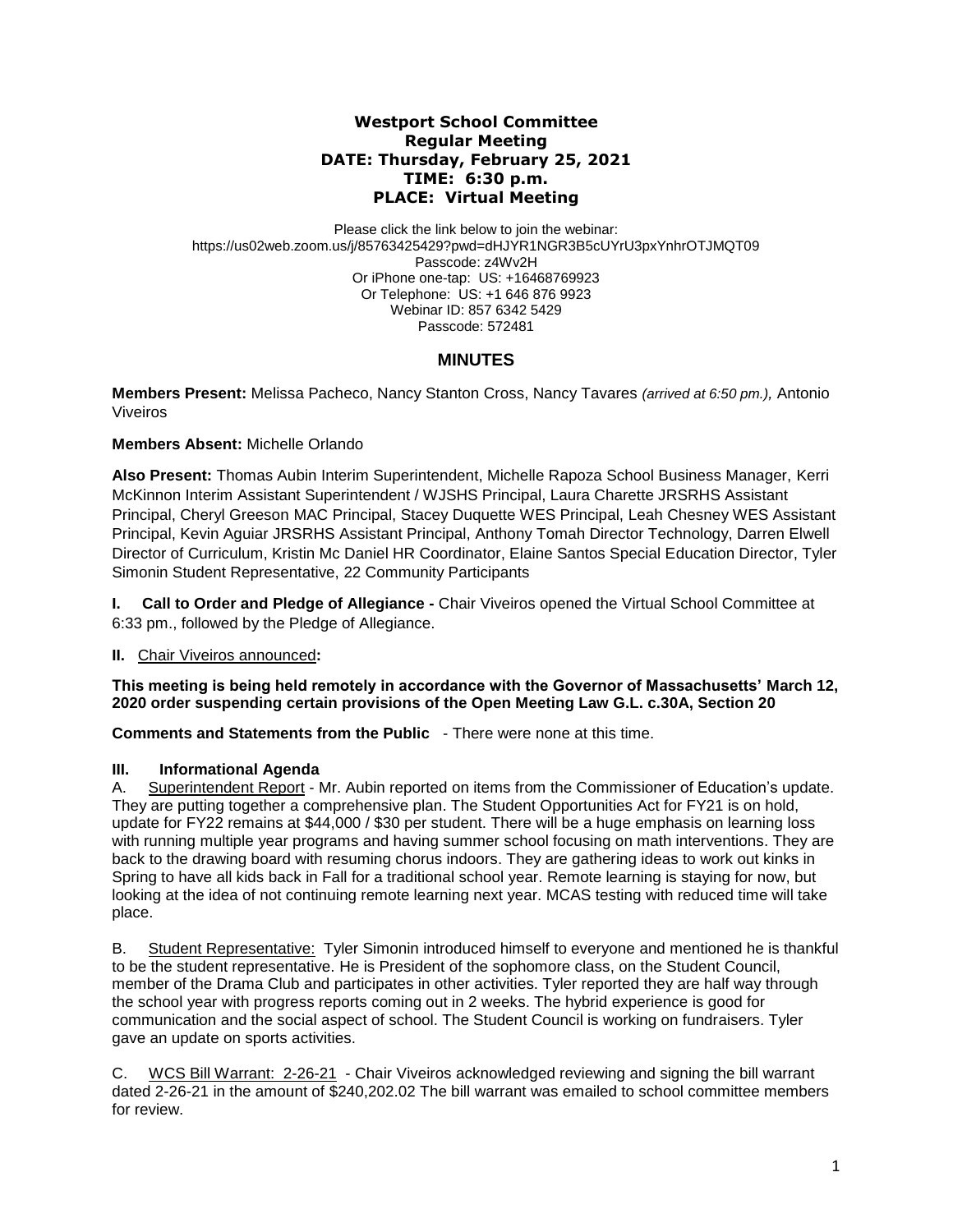D. Acknowledgement of a WEF Grant for \$518.16 for the WJSH Boat Building Class - Members acknowledged receiving the grant and thanked the WEF for their support.

E. Acknowledgement of a \$4000 Meals Support Grant from Project Bread for the WCS Students - Ms. Rapoza mentioned this grant supports feeding families. The funds pay for someone to stay after school on Wednesday for the Grab n Go Program to supply meals.

F. COVID Update - Superintendent Aubin reported since the start of school there have been the following positive cases: MAC - 23, WES - 31, JRSRHS - 17, Staff - 19 staff.

There are 159 districts that signed up for pool testing. These districts are having difficulty handling costs and logistics. Nurse leaders would like to see if things improve before committing to provide this service. There is ongoing communication with the Westport BOH. They continue to try to get vaccines locally and quickly as possible for teachers.

G. Discussion of Budget Hearing Timeline – M. Rapoza - This item was tabled.

H. Policy First Read – WCS Policy JLCB – Immunization of Students - This policy is a MASC recommendation and a replacement of a previous policy. It involves a word change from inoculations to immunization. Ms. Pacheco mentioned the note at the bottom of this policy on the requirement of the influenza vaccine should also be removed because it no longer is required.

Ms. Stanton Cross inquired about the Policy Committee meeting before the new school opens. Ms. Pacheco and Ms. Tavares will assess where the policies stand and will be finalizing policies within the upcoming months. Mr. Aubin mentioned the Leadership Team is working on alignment to policies. They are also working on an Emergency Plan.

Ms. Stanton Cross asked if the new school will be an evacuation site. Mr. Aubin will verify this with the Town.

I. Subcommittee Updates - Chair Viveiros reported there have been weekly construction meetings and the project is still on schedule. There are waiting on a few items. Classroom areas are almost done. They are working on the gym, cafeteria, and auditorium. Chair Viveiros reported the Steering Committee has been dealing with change orders and the Design Subcommittee determined color choices for furniture, tabletops, and chairs last night.

Mr. Aubin reported the technology budget needs to be paired down about \$100,000. Mr. Tomah is working with the MSBA and the builders to get it reduced.

Ms. Stanton Cross questioned Mr. Tomah's request for additional computers. Mr. Tomah explained that some classrooms were missed and the rooms are not hardwired for desktop computers, so they are looking at laptops. Ms. Stanton Cross requested to get a punch list of the technology that was missed and also information on the rooms that were not wired correctly.

Mr. Tomah is working on a 3-5-year Technology Plan for the district that will be presented to the School Committee at a future date.

*(Ms. Tavares arrived here at 6:50 pm.)*

#### **VI. Action Agenda**

.

A. Review and Act on Minutes of Thursday, February 4, 2021 - A motion was made to approve the Minutes of Thursday, February 4, 2021. Motion by Pacheco, seconded by Stanton Cross  $4/0/0$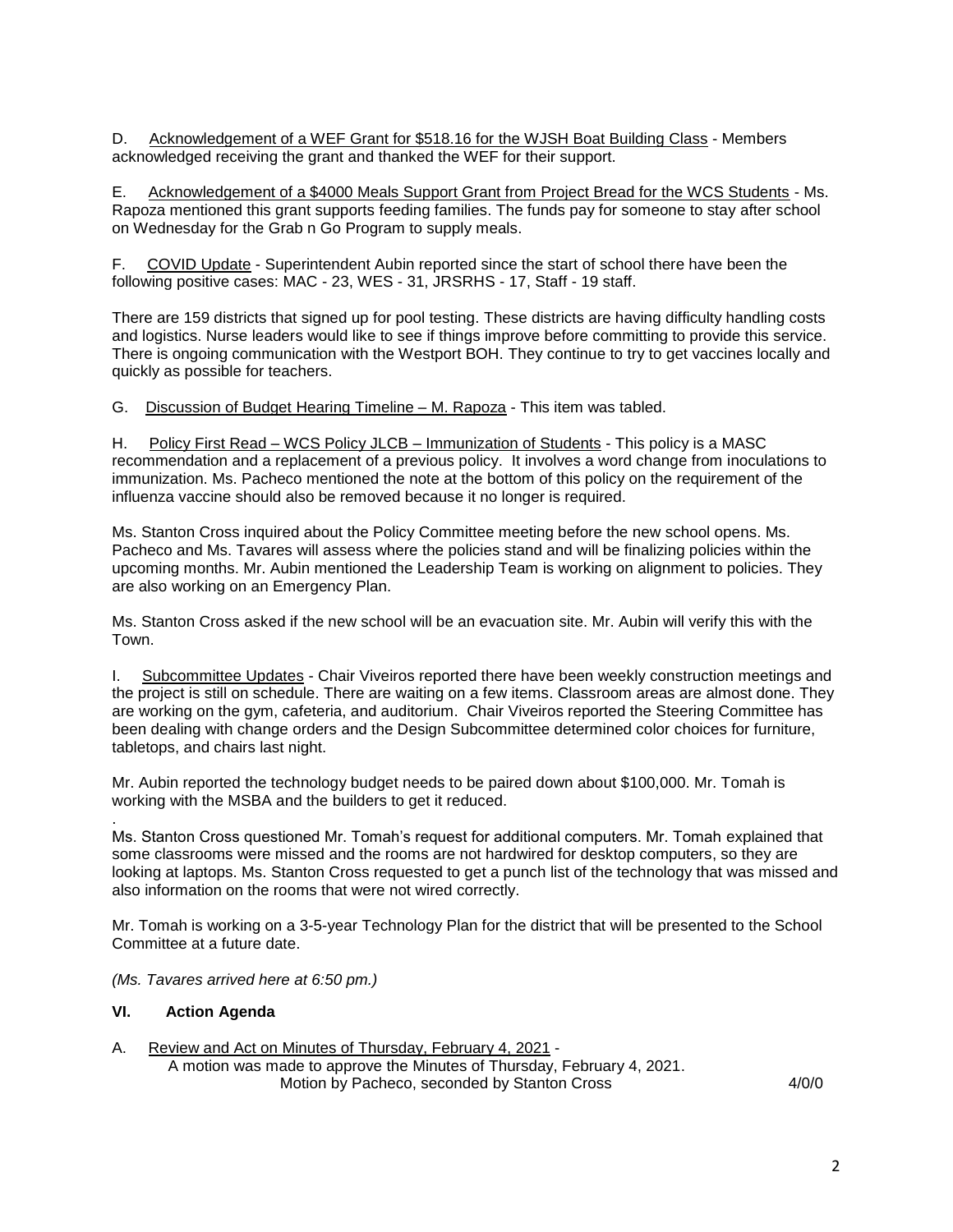B. Review and Act on a Donation of a (used) Pony Gait Trainer Valued at \$375 and a (used) Buffalo Board Stander Valued at \$250 by a Westport Parent - Ms. Santos reported this is a donation of medical equipment to the school district from the parent of a previous student. A thank you letter will be sent out. Motion by Pacheco, seconded by Tavares 4/0/0

C. Review and Act on Policies:

1. Policy JB Equal Educational Opportunities

2. Policy JFABD Homeless Students: Enrollment Rights and Services

Ms. Santos explained the district went through an audit in 2019 and these 2 policies needed to be updated. They deal with foster care and the McKinney Vento Act.

A motion was made to update Policy JB Equal Educational Opportunities and Policy JFABD Homeless Students: Enrollment Rights and Services.

Motion by Tavares, seconded by Stanton Cross 4/0/0

D. Review and Act on Registrar Job Description - Item tabled.

E. Review and Act on Revised 2020-2021 District Calendar - Mr. Aubin explained there is a change to the 2020-2021 school year calendar making the last day for staff June 17, 2021.

A motion was made to approve the change to the 2020-2021 school year calendar. Motion by Stanton Cross, seconded by Tavares 4/0/0

#### **V. Routine Matters -** Correspondence and Notices - There were none.

#### Staff presented updates:

Ms. Greeson reported things are going well at the MAC although they had to quarantine a class. They are coming to the 100<sup>th</sup> school day on Monday and have special activities planned. March 2 is Read Across America Day and they also are having a Cereal Box Run. Staff is fantastic and they are meeting the needs of the students who are very excited to be in school. IReady tests are showing good progress in grades K,1 and 2.

Ms. Duquette reported everyone is rejuvenated from the vacation break. They will be hosting a Decades Day tomorrow. Staff and students collected 492 pairs of socks for Homeless Heart led by the Student Council. They are having a food drive collecting all types of food boxes. They are also doing IReady testing and discussing MCAS.

Ms. McKinnon reported things are going well. They are working on getting students in person. Next week progress reports go out. There is Go Guardian training next week. This software helps teachers with monitoring student work progress. They are searching out venues for prom and  $8<sup>th</sup>$  grade dance.

Mr. Elwell explained the school and district accountability designations based on MCAS achievement, course work completion, attendance, and other factors. DESE rolled over the 2019 designation *"requiring targeted/focused support"* due to missed state reporting deadlines. After speaking with DESE's Office of Accountability, they have agreed to remove this designation. The current district designation reflects *"substantial progress toward targets"* which is a more accurate representation of teaching and learning conditions in Westport. Mr. Elwell acknowledged Ms. Rapoza for her efforts in remedying reporting procedure requirements.

Ms. Santos reported most students are in person with substantially separate classrooms and just a few are remote. Remote services are being done in Google Classroom breakout rooms. Students are receiving the services they deserve.

Ms. Charette reported the remote to hybrid numbers since vacation. Gr. 7 - 79%, Gr. 8 - 65%, Gr. 9 - 40%, Gr. 10 - 63%, Gr. 11 - 59%, Gr. 12 - 40%.